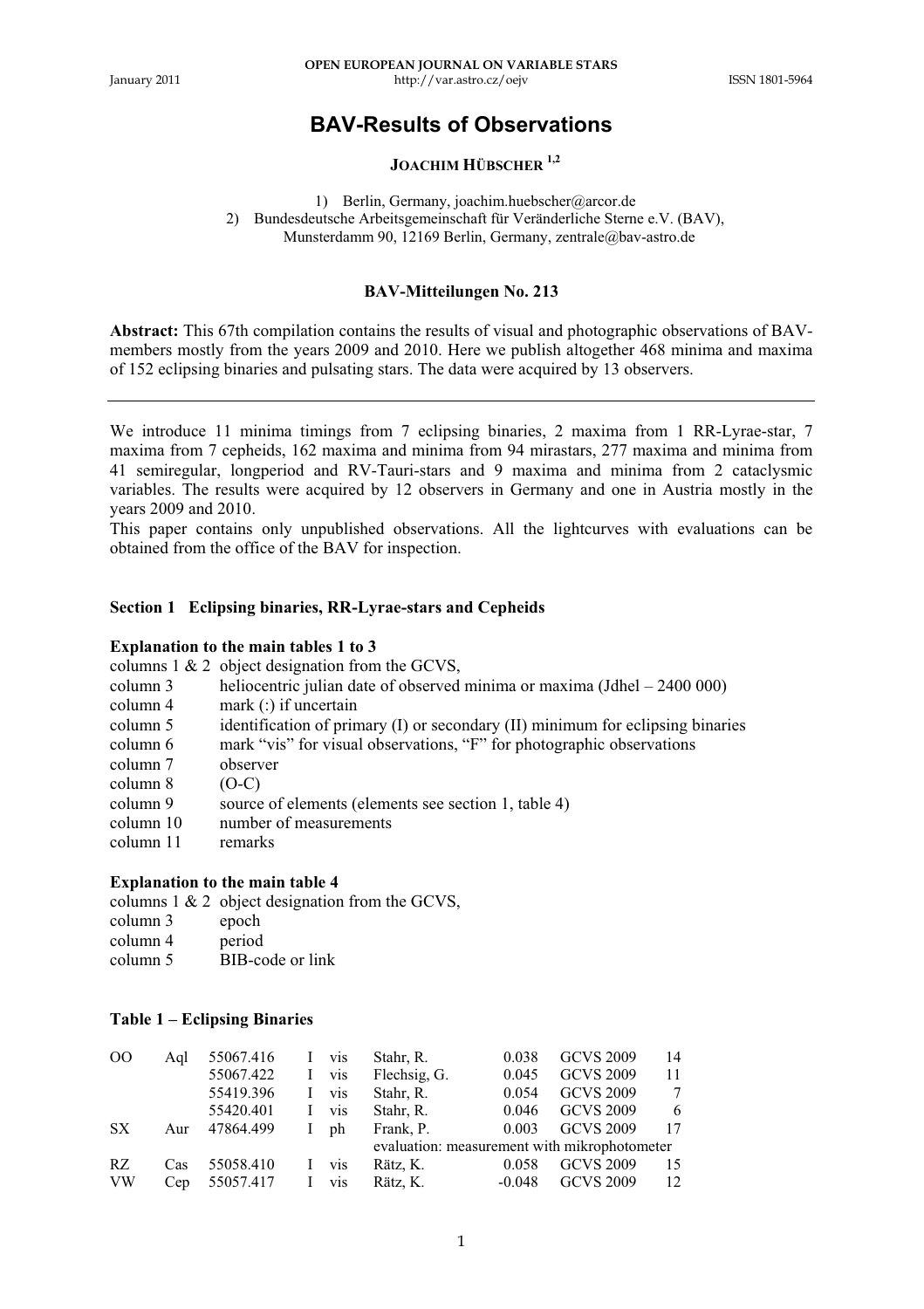#### **OPEN EUROPEAN JOURNAL ON VARIABLE STARS**  January 2011 http://var.astro.cz/oejv ISSN 1801-5964

### **Table 1 – Eclipsing Binaries (cont.)**

| S<br>55066.407<br>I vis Flechsig G.<br>Eau     | <b>GCVS 2009</b><br>0.068<br>16              |
|------------------------------------------------|----------------------------------------------|
| 55066.420<br>vis Stahr, R.<br>L                | <b>GCVS 2009</b><br>0.081<br>11              |
| 55070.393<br>I vis Flechsig. G.<br>AT<br>Peq   | <b>GCVS 2009</b><br>0.010<br>15              |
| GSC 01383-00181<br>49029.404<br>I ph Frank, P. | 35                                           |
|                                                | evaluation: measurement with mikrophotometer |

#### **Table 2 – RR-Lyrae-Stars**

| BH | Peg | 55071.398 : I vis Stahr, R. |  |  | $-0.023$ BAVR 47.67                       | - 9 |
|----|-----|-----------------------------|--|--|-------------------------------------------|-----|
|    |     | 55071.405                   |  |  | I vis Flechsig, G. $-0.016$ BAVR 47,67 15 |     |

### **Table 3 – Cepheids**

| <b>SY</b> | Cas |  | 55027.43 I vis Kriebel, W.                  |      |                   |                 | $0.14$ GCVS 2009 $43$ ) normal maxima |
|-----------|-----|--|---------------------------------------------|------|-------------------|-----------------|---------------------------------------|
| <b>CH</b> | Cas |  | 55034.50 I vis Kriebel, W.                  | 3.56 | GCVS 2009         | 55              |                                       |
| VZ.       | Cyg |  | 55126.56 I vis Kriebel W.                   |      | $-0.17$ GCVS 2009 | 25              |                                       |
| КX        | Cyg |  | 55038.75 I vis Kriebel, W.                  |      | 4.63 GCVS 2009    | 55 )            |                                       |
| V438      | Cyg |  | 55055.41 I vis Kriebel, W. 0.08 GCVS 2009   |      |                   | $46 \quad$      |                                       |
| V609      | Cvg |  | 55037.30 I vis Kriebel, W. 11.75 GCVS 2009  |      |                   | $46 \quad \Box$ |                                       |
| zeta      | Gem |  | 55254.73 I vis Vollmann, W. -1.22 GCVS 2009 |      |                   | 25              |                                       |

### **Table 4 – Elements**

| $\Omega$         | Aql | 38613.2222  | .50678848 | www.sai.msu.su/groups/cluster/gcvs/ |
|------------------|-----|-------------|-----------|-------------------------------------|
| SX               | Aur | 40162.3355  | 1.2100802 | www.sai.msu.su/groups/cluster/gcvs/ |
| <b>RZ</b>        | Cas | 43200.3063  | 1.195247  | www.sai.msu.su/groups/cluster/gcvs/ |
| <b>SY</b>        | Cas | 41682.23    | 4.071098  | www.sai.msu.su/groups/cluster/gcvs/ |
| CН               | Cas | 36912.426   | 15.08619  | www.sai.msu.su/groups/cluster/gcvs/ |
| <b>VW</b>        | Cep | 44157.4131  | .2783146  | www.sai.msu.su/groups/cluster/gcvs/ |
| VZ               | Cyg | 41705.702   | 4.864453  | www.sai.msu.su/groups/cluster/gcvs/ |
| <b>KX</b>        | Cyg | 29113.74    | 20.0467   | www.sai.msu.su/groups/cluster/gcvs/ |
| V438             | Cyg | 25435.71    | 11.211058 | www.sai.msu.su/groups/cluster/gcvs/ |
| V <sub>609</sub> | Cyg | 32778       | 31.072    | www.sai.msu.su/groups/cluster/gcvs/ |
| S                | Equ | 42596.74348 | 3.4360969 | www.sai.msu.su/groups/cluster/gcvs/ |
| zeta             | Gem | 43805.927   | 10.15073  | www.sai.msu.su/groups/cluster/gcvs/ |
| AT               | Peg | 45219.8562  | 1.1460764 | www.sai.msu.su/groups/cluster/gcvs/ |
| <b>BH</b>        | Peg | 50799.24    | .6409874  | 1998BAVSR<br>67 <sub>D</sub><br>47  |
|                  |     |             |           |                                     |

### **Section 2 Mirastars, Semiregular, Longperiod, RV-Tauri-Stars and Eruptive Variables**

#### **Explanation to the main tables 5 to 8**

- column 1 object designation from the GCVS,<br>column 2 identification of minimum (Min) or
- identification of minimum (Min) or Maximum (Max)
- column 3 heliocentric julian date of observed minima or maxima (JDhel 2400 000) column 4 mark (:) if uncertain
- column 4 mark (:) if uncertain<br>column 5 mark "vis" for visual
- column 5 mark "vis" for visual observations, "ccd" for CCD-observations<br>column 6 Magnitude, using the Harvard-System (AAVSO-charts)
- Magnitude, using the Harvard-System (AAVSO-charts)
- column 7 observer<br>column 8 number c
- number of measurements
- column 9 remarks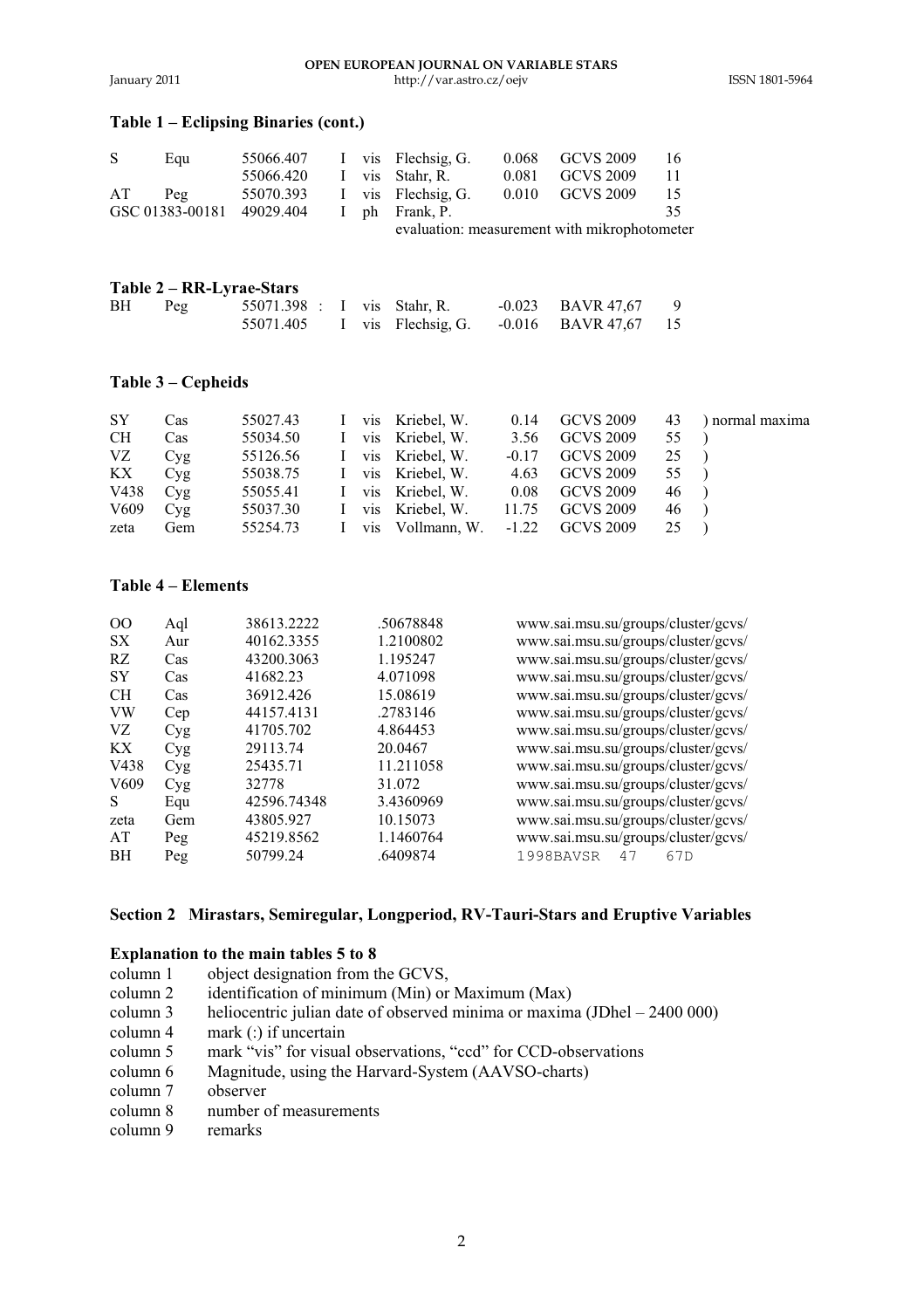## **Table 5 – Mirastars**

| R     | And | Max | 55052 | vis | 6.7  | Neumann, J.  | 15                      |
|-------|-----|-----|-------|-----|------|--------------|-------------------------|
|       |     | Max | 55062 | vis | 6.8  | Winkler, R.  | 23                      |
| V     | And | Max | 55142 | vis | 9.8  | Marx, H.     | 11                      |
| RR    | And | Max | 55195 | vis | 8.3  | Marx, H.     | 9                       |
| YZ    | And | Max | 55132 | vis | 11.1 | Marx, H.     | 10                      |
| T     | Aqr | Max | 55061 | vis | 7.7  | Neumann, J.  | 9                       |
| R     | Aql | Max | 55074 | vis | 6.2  | Rätz, K.     | 30                      |
| RU    | Aql | Max | 55112 | vis | 8.9  | Marx, H.     | 13                      |
| EU    | Aql | Max | 55150 | vis | 12.6 | Marx, H.     | 10                      |
| HI    | Aql | Max | 55091 | vis | 10.9 | Marx, H.     | 12                      |
| S     | Ari | Max | 55178 | vis | 10.5 | Marx, H.     | 10                      |
| W     | Aur | Max | 54919 | vis | 9.3  | Marx, H.     | 11                      |
| X     | Aur | Max | 54544 | vis | 8.8  | Vohla, F.    | 27                      |
|       |     | Max | 54708 | vis | 8.4  | Vohla, F.    | 30                      |
| UV    | Aur | Max | 54824 | vis | 7.7  | Vohla, F.    | 21                      |
|       |     | Max | 55229 | vis | 7.8  | Neumann, J.  | 19                      |
| AZ    | Aur | Max | 54885 | vis | 8.9  | Marx, H.     | 16                      |
| GQ    | Aur | Max | 54910 | vis | 11.4 | Marx, H.     | 12                      |
|       |     |     | 54594 |     |      |              | 50                      |
| R     | Boo | Max |       | vis | 7.5  | Vohla, F.    |                         |
|       |     | Max | 54811 | vis | 6.8  | Vohla, F.    | 17                      |
|       |     | Max | 55040 | vis | 7.0  | Neumann, J.  | 9                       |
|       |     | Max | 55043 | vis | 7.4  | Rätz, K.     | 21                      |
| RT    | Boo | Min | 55013 | vis | 13.7 | Marx, H.     | 11                      |
| Х     | Cam | Min | 54945 | vis | 13.3 | Marx, H.     | 10                      |
|       |     | Max | 55022 | vis | 7.7  | Marx, H.     | 10                      |
|       |     | Min | 55087 | vis | 13.3 | Marx, H.     | 8                       |
|       |     | Max | 55161 | vis | 8.0  | Marx, H.     | 9                       |
| SU    | Cnc | Max | 54937 | vis | 11.1 | Marx, H.     | 13                      |
| R     | CVn | Max | 54755 | vis | 7.4  | Vohla, F.    | 36                      |
|       |     | Max | 55075 | vis | 7.3  | Neumann, J.  | 10                      |
| RT    | CVn | Max | 54975 | vis | 10.8 | Marx, H.     | 12                      |
| U     | Cas | Max | 55150 | vis | 8.6  | Marx, H.     | 9                       |
| V     | Cas | Max | 54660 | vis | 7.8  | Vohla, F.    | 43                      |
|       |     | Max | 55116 | vis | 7.3  | Schubert, M. | 18                      |
|       |     | Max | 55123 | vis | 7.35 | Winkler, R.  | 21                      |
| W     | Cas | Min | 54578 | vis | 11.4 | Vohla, F.    | 41                      |
| VZ    | Cas | Max | 55161 | vis | 10.0 | Marx, H.     | 8                       |
| S     | Cep | Min | 54630 | vis | 10.1 | Vohla, F.    | 106                     |
| T     | Cep | Min | 54639 | vis | 10.4 | Vohla, F.    | 47                      |
|       |     | Max | 54814 | vis | 6.3  | Schubert, M. | 21                      |
|       |     | Max | 54848 | vis | 6.2  | Rätz, K.     | 63                      |
|       |     | Max | 54850 | vis | 6.2  | Vohla, F.    | 47                      |
|       |     | Max | 54860 | vis | 6.1  | Marx, H.     | $\overline{\mathbf{c}}$ |
|       |     | Min | 55027 | vis | 10.9 | Marx, H.     | 19                      |
|       |     | Min | 55029 | vis |      | Schubert, M. | 21                      |
|       |     | Max | 55224 | vis | 6.0  | Schubert, M. | 51                      |
| Z     |     | Max |       |     | 11.2 |              | 13                      |
|       | Cep |     | 54976 | vis |      | Marx, H.     | 14                      |
| AB    | Cep | Max | 55108 | vis | 10.5 | Marx, H.     |                         |
| Х     | Cet | Min | 55174 | vis | 12.4 | Marx, H.     | 8                       |
| omikr | Cet | Max | 54823 | vis | 3.6  | Born, E.     | 22                      |
|       |     | Max | 55147 | vis | 3.4  | Winkler, R.  | 26                      |
|       |     | Max | 55163 | vis | 3.5  | Schubert, M. | 33                      |
| S     | CrB | Max | 54369 | vis | 7.2  | Born, E.     | 25                      |
|       |     | Min | 54614 | vis | 12.3 | Vohla, F.    | 30                      |
| S     | CrB | Max | 54739 | vis | 7.1  | Born, E.     | 22                      |
|       |     | Max | 54739 | vis | 6.8  | Vohla, F.    | 30                      |
| R     | Cyg | Max | 54818 | vis | 7.8  | Vohla, F.    | 25                      |
| U     | Cyg | Min | 54528 | vis | 11.3 | Vohla, F.    | 32                      |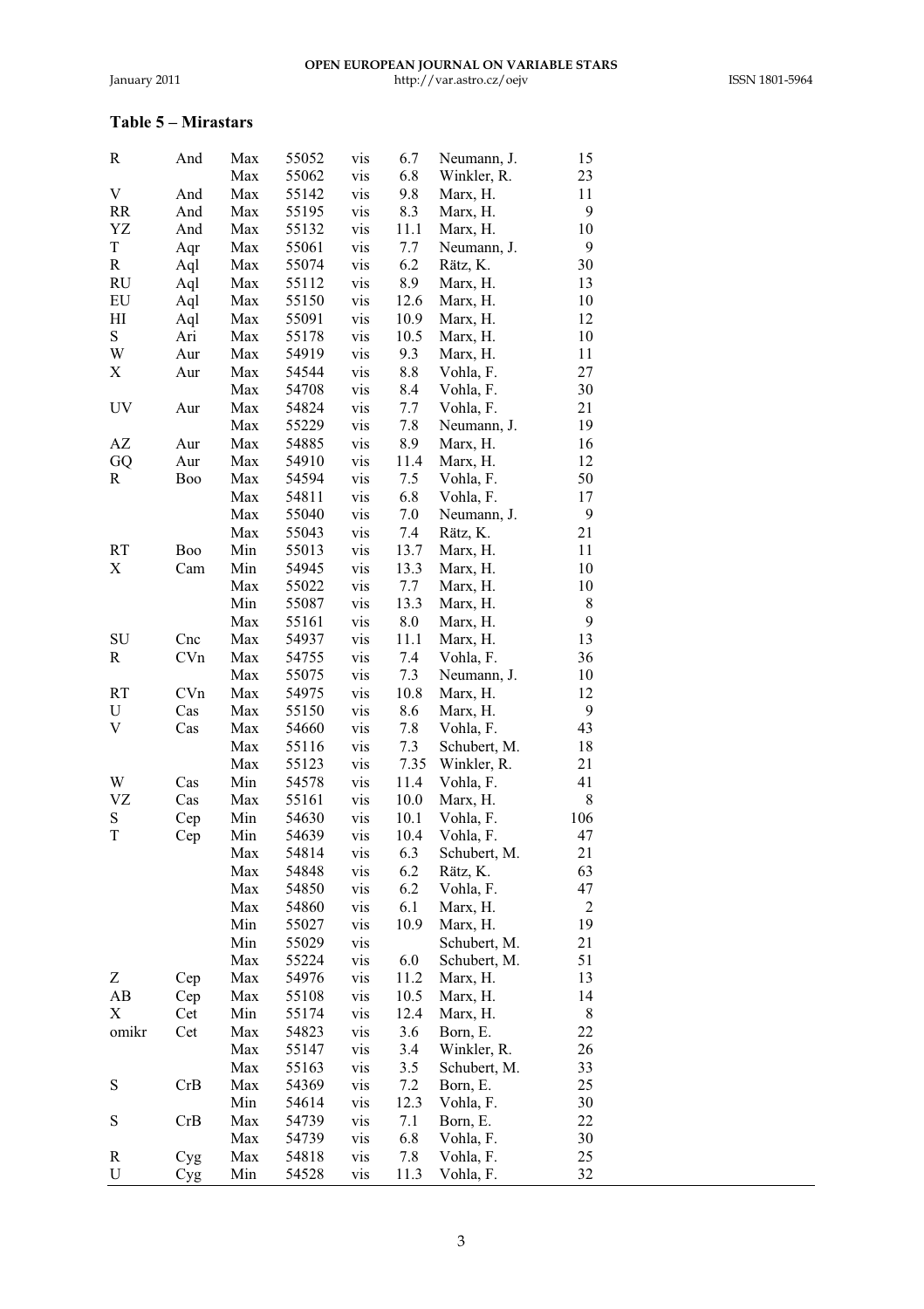# **Table 5 – Mirastars (cont.)**

| U         | Cyg        | Max   | 54766              | vis | 7.5        | Vohla, F.    | 32      |
|-----------|------------|-------|--------------------|-----|------------|--------------|---------|
| Z         | Cyg        | Max   | 54625              | vis | 8.6        | Vohla, F.    | 32      |
| RT        | Cyg        | Min   | 54580              | vis | 11.5       | Vohla, F.    | 20      |
|           |            | Max   | 54671              | vis | 7.7        | Vohla, F.    | 20      |
|           |            | Min   | 54757              | vis | 12.1       | Vohla, F.    | 20      |
|           |            | Max   | 54860              | vis | 7.7        | Vohla, F.    | 21      |
|           |            | Max   | 55039 :            | vis | 6.6        | Neumann, J.  | 10      |
|           |            | Max   | 55039              | vis | 6.7        | Rätz, K.     | 31      |
|           |            | Max   | 55041              | vis | 6.85       | Winkler, R.  | 18      |
| ST        | Cyg        | Max   | 55195              | vis | 10.3       | Marx, H.     | 11      |
| TY        | Cyg        | Max   | 54639              | vis | 9.5        | Vohla, F.    | 22      |
| BG        | Cyg        | Max   | 54665              | vis | 10.0       | Vohla, F.    | 38      |
| CN        | Cyg        | Max   | 54541              | vis | 9.7        | Vohla, F.    | 23      |
|           |            | Max   | 54733              | vis | 9.3        | Vohla, F.    | 25      |
|           |            | Max   | 55134              | vis | 9.2        | Schubert, M. | 14      |
| V369      | Cyg        | Min   | 55032              | vis | 13.7       | Marx, H.     | 10      |
|           |            | Max   | 55087              | vis | 10.4       | Marx, H.     | 10      |
|           |            | Min   | 55138              | vis | 13.4       | Marx, H.     | 7       |
| chi       | Cyg        | Max   | 54771              | vis | 3.8        | Vohla, F.    | 60      |
|           |            | Max   | 55183              | vis | 5.3        | Winkler, R.  | 18      |
| RU        | Del        | Max   | 55046              | vis | 11.1       | Marx, H.     | 14      |
| SS        | Del        | Max   | 55186              | vis | 12.2       | Marx, H.     | 7       |
| R         | Dra        | Max   | 55122              | vis | 6.4        | Schubert, M. | 25      |
|           |            | Max   | 55122              | vis | 6.5        |              | 21      |
| Y         |            |       |                    |     |            | Winkler, R.  |         |
|           | Dra<br>Gem | Max   | 54937              | vis | 9.3<br>6.4 | Marx, H.     | 13<br>9 |
| R         |            | Max   | 55199 :            | vis |            | Neumann, J.  |         |
| ST        | Gem        | Max   | 54886              | vis | 9.7        | Marx, H.     | 12      |
| BP        | Gem        | Max   | 54918              | vis | 11.0       | Marx, H.     | 11      |
| S         | Her        | Max   | 54553              | vis | 7.7        | Vohla, F.    | 46      |
|           |            | Max   | 54858<br>$\cdot$ : | vis | 7.4        | Vohla, F.    | 10      |
| T         | Her        | Min   | 54602              | vis | 11.7       | Vohla, F.    | 21      |
|           |            | Max   | 54679:             | vis | 7.5        | Vohla, F.    | 22      |
|           |            | Max   | 54852              | vis | 8.2        | Vohla, F.    | 8       |
| U         | Her        | Max   | 54750              | vis | 6.5        | Vohla, F.    | 48      |
| W         | Her        | Max   | 54560              | vis | 8.1        | Vohla, F.    | 41      |
|           |            | Max   | 54849              | vis | 8.0        | Vohla, F.    | 41      |
| <b>RS</b> | Her        | Max   | 54574              | vis | 8.5        | Vohla, F.    | 26      |
|           |            | Max   | 54787              | vis | 8.5        | Vohla, F.    | 12      |
| RV        | Her        | Max   | 55046              | vis | 10.5       | Marx, H.     | 13      |
| RY        | Her        | Min   | 55055              | vis | 13.9       | Marx, H.     | 13      |
| AЕ        | Her        | Max   | 55099              | vis | 10.0       | Marx, H.     | 14      |
| DO        | Her        | Max   | 55053              | vis | 11.8       | Marx, H.     | 11      |
| R         | Leo        | Max   | 54782              | vis | 5.3        | Vohla, F.    | 35      |
| S         | Leo        | Max   | 54992              | vis | 10.2       | Marx, H.     | 12      |
| R         | Lep        | Max   | 54781              | vis | 6.8        | Vohla, F.    | 27      |
| S         | Lyn        | Min   | 54936              | vis | 14.5       | Marx, H.     | 15      |
| W         | Lyr        | Max   | 54558              | vis | 7.8        | Vohla, F.    | 47      |
|           |            | Max   | 54736 :            | vis | 8.3:       | Vohla, F.    | 33      |
|           |            | Max   | 55144              | vis | 8.1        | Winkler, R.  | 20      |
| RU        | Lyr        | Max   | 55086              | vis | 10.2       | Marx, H.     | 15      |
| <b>RW</b> | Lyr        | Max   | 55049              | vis | 12.5       | Marx, H.     | 19      |
| TY        | Lyr        | Max   | 55132              | vis | 9.9        | Marx, H.     | 11      |
| UV        | Lyr        | Max   | 55069              | vis | 10.7       | Marx, H.     | 16      |
| UW        | Lyr        | Max   | 55119              | vis | 12.0       | Marx, H.     | 12      |
| AΒ        | Lyr        | Max   | 55040              | vis | 10.1       | Marx, H.     | 13      |
| AN        | Lyr        | Max   | 55085              | vis | 10.8       | Marx, H.     | 13      |
| Х         | Oph        | Max   | 54506              | vis | 6.7        | Vohla, F.    | 24      |
|           | Min        | 54665 |                    | vis | 8.6        | Vohla, F.    | 22      |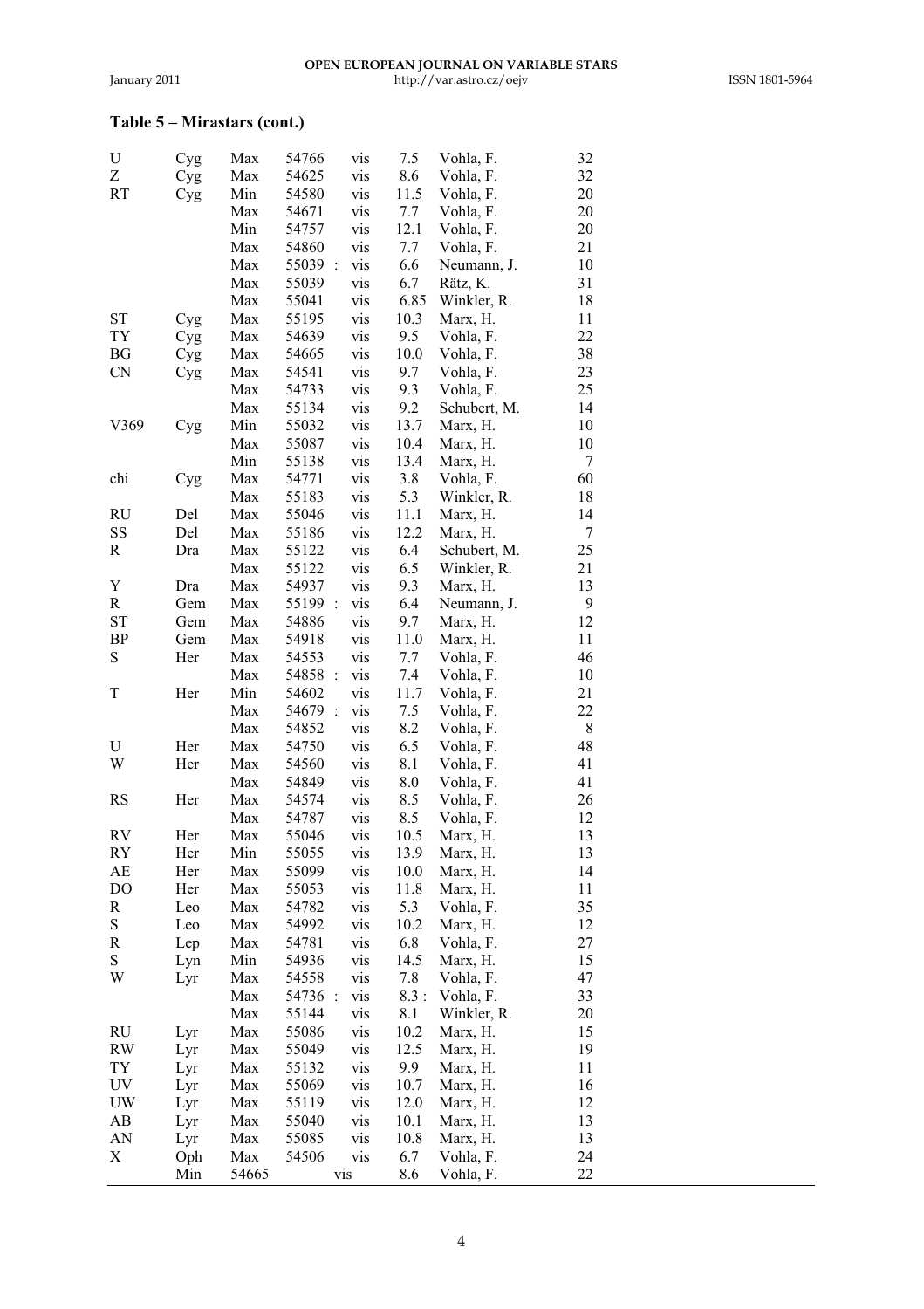# **Table 5 – Mirastars (cont.)**

| X         | Oph | Max | 54851<br>$\ddot{\cdot}$ | vis | 6.5  | Vohla, F.    | 24     |
|-----------|-----|-----|-------------------------|-----|------|--------------|--------|
| <b>RU</b> | Oph | Min | 55079                   | vis | 14.1 | Marx, H.     | 13     |
| SS        | Oph | Min | 55049                   | vis | 14.0 | Marx, H.     | 11     |
| V970      | Oph | Max | 55050                   | vis | 11.1 | Marx, H.     | 14     |
| U         | Ori | Max | 54521                   | vis | 6.2  | Vohla, F.    | 60     |
| R         | Peg | Min | 54730                   | vis | 11.4 | Vohla, F.    | 12     |
| <b>RS</b> | Peg | Max | 55163                   | vis | 10.2 | Marx, H.     | 8      |
| DG        | Peg | Max | 55103                   | vis | 10.8 | Marx, H.     | 14     |
| U         | Per | Max | 54635                   | vis | 8.1  | Vohla, F.    | 47     |
| Y         | Per | Min | 54529                   | vis | 10.1 | Vohla, F.    | 23     |
|           |     | Max | 54673                   | vis | 9.0  | Vohla, F.    | 23     |
|           |     | Min | 54748                   | vis | 10.2 | Vohla, F.    | 23     |
|           |     | Max | 55126                   | vis | 8.7  | Schubert, M. | 18     |
| AI        | Per | Max | 55164                   | vis | 11.7 | Marx, H.     | 11     |
| RU        | Tau | Max | 54879                   | vis | 10.6 | Marx, H.     | 15     |
| R         | Tri | Max | 54824                   | vis | 6.2  | Vohla, F.    | 45     |
|           |     | Max | 55062                   | vis | 6.7  | Neumann, J.  | 13     |
|           |     | Max | 55068                   | vis | 6.6  | Winkler, R.  | 24     |
|           |     | Max | 55078                   | vis | 6.5  | Schubert, M. | 22     |
|           |     | Max | 55079                   | vis | 6.6  | Rätz, K.     | 22     |
| R         | UMa | Min | 54509                   | vis | 12.8 | Vohla, F.    | 20     |
|           |     | Max | 54623                   | vis | 7.4  | Vohla, F.    | 21     |
|           |     | Max | 54930                   | vis | 7.5  | Rätz, K.     | 28     |
| S         | UMa | Max | 54549                   | vis | 8.2  | Vohla, F.    | 33     |
|           |     | Max | 54790                   | vis | 8.0  | Vohla, F.    | 51     |
|           |     | Max | 55246 :                 | vis | 7.9  | Neumann, J.  | 14     |
| T         | UMa | Max | 54592                   | vis | 7.4  | Vohla, F.    | 28     |
|           |     | Max | 54850                   | vis | 7.7  | Vohla, F.    | 28     |
|           |     | Max | 55097                   | vis | 7.0  | Schubert, M. | 17     |
|           |     | Max | 55102                   | vis | 7.5  | Neumann, J.  | 9      |
| Х         | UMa | Max | 54904                   | vis | 10.2 | Marx, H.     | 12     |
| S         | UMi | Max | 54665                   | vis | 8.2  | Vohla, F.    | 38     |
|           |     | Min | 54844                   | vis | 12.4 | Vohla, F.    | 39     |
|           |     | Max | 55329                   | vis | 8.3  | Schubert, M. | 18     |
| T         | UMi | Max | 54688<br>$\ddot{\cdot}$ | vis | 10.7 | Vohla, F.    | 12     |
|           |     | Min | $\ddot{\cdot}$<br>54735 | vis | 11.8 | Vohla, F.    | 12     |
|           |     | Max | 54774<br>$\vdots$       | vis | 10.6 | Vohla, F.    | 12     |
|           |     | Min | 54837<br>$\ddot{\cdot}$ | vis | 11.7 | Vohla, F.    | 12     |
| U         | UMi | Max | 54778                   | vis | 8.4  | Vohla, F.    | 60     |
|           |     | Max | 55122                   | vis | 7.8  | Schubert, M. | 17     |
| R         | Vir | Max | 54606                   | vis | 6.9  | Vohla, F.    | 22     |
|           |     | Max | 55328                   | vis | 7.0  | Schubert, M. | 12     |
| U         | Vir | Min | 54966                   | vis | 13.7 | Marx, H.     | 10     |
| R         | Vul | Max | 54628                   | vis | 8.8  | Vohla, F.    | 14     |
| R         | Vul | Max | 54758                   | vis | 8.5  | Vohla, F.    | 14     |
|           |     | Max | 55022<br>$\ddot{\cdot}$ | vis | 7.4: | Neumann, J.  | $\tau$ |

| <b>RS</b> | And | Min | 55178   | vis | 9.1  | Neumann. J. | 25 |
|-----------|-----|-----|---------|-----|------|-------------|----|
| AO        | And | Min | 54773   | vis | 9.0  | Vohla. F.   | 32 |
| S.        | Aql | Max | 54705   | vis | 9.1  | Vohla. F.   | 21 |
| T         | Ari | Max | 54811   | vis | 7.5  | Vohla, F.   | 21 |
| Z         | Aur | Max | 54724   | vis | 9.6  | Vohla. F.   |    |
|           |     | Min | 54781 : | vis | 11.0 | Vohla. F.   |    |
|           |     | Max | 54828   | vis | 9.6  | Vohla. F.   |    |
|           |     | Min | 54906 : | vis | 11.0 | Vohla. F.   |    |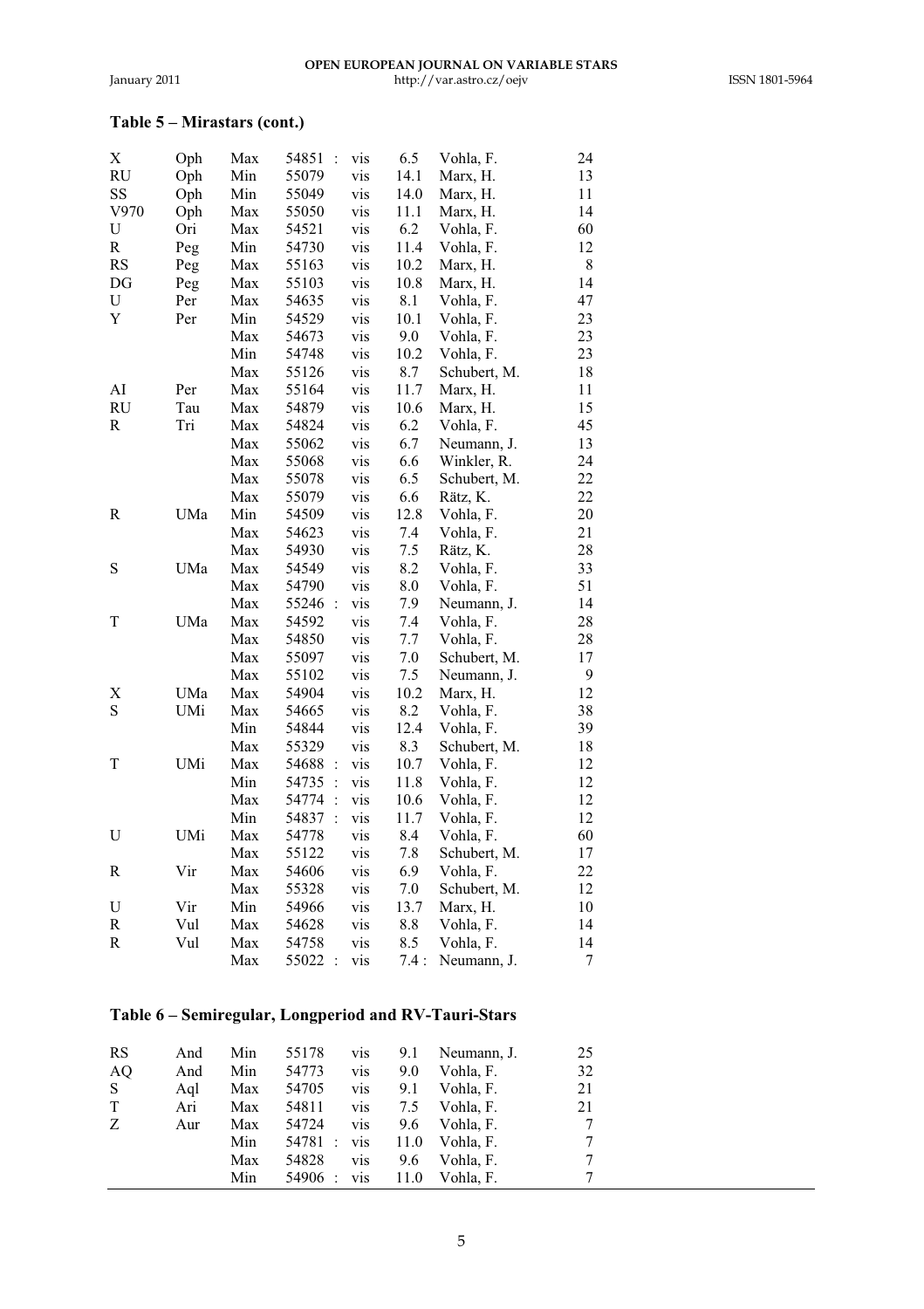| V                | Boo | Max | 53300                         | vis | 7.9  | Born, E.     | 20 |
|------------------|-----|-----|-------------------------------|-----|------|--------------|----|
|                  |     | Min | 53478                         | vis | 9.7  | Born, E.     | 18 |
|                  |     | Max | 53565                         | vis | 8.0  | Born, E.     | 20 |
|                  |     | Max | 53851                         | vis | 8.15 | Born, E.     | 39 |
|                  |     | Min | 53908                         | vis | 9.2  | Born, E.     | 39 |
|                  |     | Max | 54688                         | vis | 8.5  | Vohla, F.    | 15 |
|                  |     | Min | 54719                         | vis | 8.9  | Vohla, F.    | 14 |
|                  |     | Max | 54782                         | vis | 8.5  | Vohla, F.    | 15 |
|                  |     | Min | 54877                         | vis | 8.9  | Vohla, F.    | 14 |
| V                | CVn | Min | 53176                         | vis | 8.0  | Born, E.     | 23 |
|                  |     | Max | 53220                         | vis | 7.0  | Born, E.     | 23 |
|                  |     | Min | 53252                         |     |      | Born, E.     | 23 |
|                  |     |     |                               | vis | 7.5  |              |    |
|                  |     | Max | 53314                         | vis | 6.85 | Born, E.     | 23 |
|                  |     | Max | 53600                         | vis | 6.8  | Born, E.     | 22 |
|                  |     | Max | 53792                         | vis | 6.7  | Born, E.     | 22 |
|                  |     | Min | 53914                         | vis | 8.2  | Born, E.     | 22 |
|                  |     | Max | 53976                         | vis | 6.75 | Born, E.     | 22 |
|                  |     | Min | 54088                         | vis | 8.2  | Born, E.     | 22 |
|                  |     | Max | 54187                         | vis | 7.0  | Born, E.     | 22 |
|                  |     | Min | 54252                         | vis | 8.2  | Born, E.     | 22 |
|                  |     | Max | 54366                         | vis | 6.8  | Born, E.     | 22 |
|                  |     | Min | 54628                         | vis | 8.6  | Born, E.     | 20 |
|                  |     | Max | 54768                         | vis | 6.8  | Born, E.     | 21 |
|                  |     | Max | 54950                         | vis | 6.9  | Born, E.     | 21 |
|                  |     | Min | 55013                         | vis | 8.6  | Born, E.     | 20 |
|                  |     | Max | 55311                         | vis | 7.1  | Schubert, M. | 23 |
| VZ               | Cas | Min | 54920                         | vis | 13.2 | Marx, H.     | 8  |
| WZ               | Cas | Min | 55063                         | vis | 7.3  | Neumann, J.  | 17 |
|                  |     | Max | 55152                         | vis | 6.7  | Neumann, J.  | 17 |
| V <sub>465</sub> | Cas | Min | 54974                         | vis | 6.7  | Neumann, J.  | 8  |
|                  |     | Max | 55015                         | vis | 6.0  | Neumann, J.  | 8  |
|                  |     | Min | 55049                         | vis | 6.8  | Neumann, J.  | 8  |
|                  |     | Max | 55090                         | vis | 6.2  | Neumann, J.  | 8  |
| V770             | Cas | Max | 54723                         | vis | 7.9  | Neumann, J.  | 17 |
|                  |     | Max | 55046                         | vis | 8.0  | Neumann, J.  | 17 |
|                  |     | Min | 55112                         | vis | 8.5  | Neumann, J.  | 17 |
| my               | Cep | Min | 54976                         | vis | 4.6  | Schubert, M. | 38 |
| <b>RR</b>        | CrB | Min | 55047<br>$\ddot{\phantom{a}}$ | vis | 8.2  | Neumann, J.  | 13 |
|                  |     | Max | 55091<br>$\ddot{\phantom{a}}$ | vis | 7.4  | Neumann, J.  | 13 |
| W                | Cyg | Max | 54609                         | vis | 5.7  | Vohla, F.    | 20 |
|                  |     | Min | 54674                         | vis | 6.8  | Vohla, F.    | 19 |
|                  |     | Max | 54726                         | vis | 5.8  | Vohla, F.    | 20 |
|                  |     | Min | 54806                         | vis | 6.9  | Vohla, F.    | 19 |
|                  |     | Min | 54823 :                       | vis | 7.1  | Winkler, R.  | 14 |
|                  |     | Max | 54870                         | vis | 5.7  | Vohla, F.    | 20 |
| W                | Cyg | Min | 54928                         | vis | 6.9  | Winkler, R.  | 14 |
|                  |     | Max | 54993<br>$\ddot{\cdot}$       | vis | 5.65 | Winkler, R.  | 14 |
| RS               | Cyg | Max | 54431                         | vis | 7.3  | Vohla, F.    | 56 |
|                  |     | Max | 54698                         | vis | 9.5  | Vohla, F.    | 56 |
|                  |     | Min | 55102<br>$\ddot{\phantom{a}}$ | vis | 9.3: | Neumann, J.  | 22 |
| TT               | Cyg | Max | 54649                         | vis | 7.1  | Neumann, J.  | 25 |
|                  |     | Min | 55020                         | vis | 7.8  | Neumann, J.  | 25 |
| AF               | Cyg | Max | 53158                         | vis | 6.95 | Born, E.     | 18 |
|                  |     | Min | 53228                         | vis | 7.9  | Born, E.     | 18 |
|                  |     | Max | 53260                         | vis | 7.3  | Born, E.     | 18 |
|                  |     | Min | 53306                         | vis | 8.0  | Born, E.     | 18 |
|                  |     | Max | 53354                         | vis | 7.3  | Born, E.     | 18 |
|                  |     | Max | 53544                         | vis | 6.6  | Born, E.     | 18 |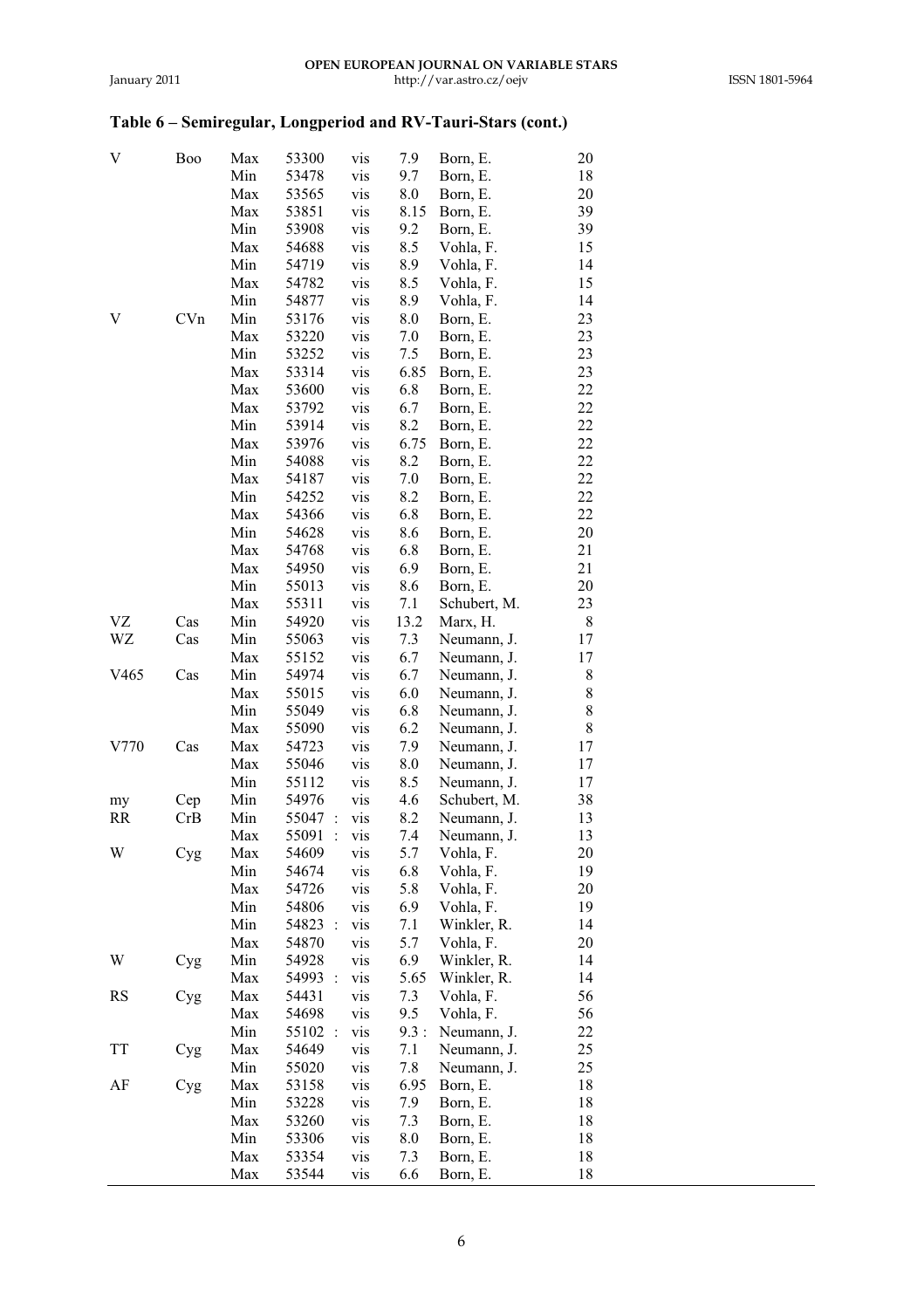| AF   | Cyg | Min | 53594                   | vis | 7.6  | Born, E.    | 18                       |
|------|-----|-----|-------------------------|-----|------|-------------|--------------------------|
|      |     | Max | 53642                   | vis | 6.7  | Born, E.    | 15                       |
|      |     | Min | 53685                   | vis | 7.5  | Born, E.    | 15                       |
|      |     | Max | 53722                   | vis | 6.4: | Born, E.    | 15                       |
|      |     | Min | 53885                   | vis | 7.3  | Born, E.    | 15                       |
|      |     | Max | 53924                   | vis | 6.8  | Born, E.    | 15                       |
|      |     | Min | 53972                   | vis | 7.6  | Born, E.    | 18                       |
|      |     | Max | 54022                   | vis | 7.0  | Born, E.    | 15                       |
|      |     | Min | 54266                   | vis | 7.45 | Born, E.    | 15                       |
|      |     | Max | 54296                   | vis | 6.8  | Born, E.    | 15                       |
|      |     | Min | 54347                   | vis | 7.9  | Born, E.    | 15                       |
|      |     | Max | 54384                   | vis | 7.2  | Born, E.    | 15                       |
|      |     | Min | 54434                   | vis | 7.9  | Born, E.    | 15                       |
|      |     | Max | 54675                   | vis | 7.0  | Vohla, F.   | 100                      |
|      |     | Max | 54679                   | vis | 7.1  | Born, E.    | 15                       |
|      |     | Min | 54726                   | vis | 7.65 | Born, E.    | 15                       |
|      |     | Max | 54762                   | vis | 7.25 | Born, E.    | 15                       |
|      |     | Min | 54812                   | vis | 7.7  | Born, E.    | 15                       |
|      |     | Max | 54926                   | vis | 7.2  | Born, E.    | 15                       |
|      |     | Min | 54992                   | vis | 8.0  | Born, E.    | 15                       |
| CН   |     | Max | 54611                   | vis | 9.0  | Vohla, F.   | 17                       |
|      | Cyg | Min | 54665                   | vis | 9.9  | Vohla, F.   | 16                       |
|      |     | Max |                         |     |      |             |                          |
|      |     | Min | 54710                   | vis | 9.0  | Vohla, F.   | 17                       |
|      |     |     | 54825                   | vis | 9.7  | Vohla, F.   | 16                       |
|      |     | Min | 55067                   | vis | 9.1  | Neumann, J. | 9<br>9                   |
|      |     | Max | 55093<br>$\ddot{\cdot}$ | vis | 8.0  | Neumann, J. |                          |
| GY   | Cyg | Max | 54720 :                 | vis | 10.4 | Vohla, F.   | 34                       |
| V460 | Cyg | Max | 54606                   | vis | 5.7  | Neumann, J. | 15                       |
|      |     | Min | 54686                   | vis | 6.4  | Neumann, J. | 15                       |
|      |     | Max | 54727                   | vis | 5.6  | Neumann, J. | 15                       |
|      |     | Max | 55008                   | vis | 6.3  | Neumann, J. | 0                        |
| U    | Del | Max | 54652<br>$\ddot{\cdot}$ | vis | 6.4  | Vohla, F.   | 56                       |
|      |     | Min | 55050:                  | vis | 6.9  | Neumann, J. | 7                        |
|      |     | Max | 55076<br>$\ddot{\cdot}$ | vis | 6.7  | Neumann, J. | $\tau$                   |
|      |     | Min | 55121<br>$\ddot{\cdot}$ | vis | 7.1  | Neumann, J. | $\overline{\mathcal{I}}$ |
|      |     | Max | 55138<br>$\ddot{\cdot}$ | vis | 6.9  | Neumann, J. | $\overline{7}$           |
|      |     | Min | 55188 :                 | vis | 7.4  | Neumann, J. | $\tau$                   |
| EU   | Del | Max | 54574                   | vis | 5.6  | Vohla, F.   | 12                       |
|      |     | Min | 54597                   | vis | 6.6  | Vohla, F.   | 12                       |
|      |     | Max | 54642                   | vis | 5.8  | Vohla, F.   | 12                       |
| EU   | Del | Min | 54746                   | vis | 6.6  | Vohla, F.   | 12                       |
|      |     | Max | 54844                   | vis | 5.9  | Vohla, F.   | 12                       |
| RY   | Dra | Max | 54772                   | vis | 6.3  | Neumann, J. | 10                       |
|      |     | Min | 54836                   | vis | 7.3  | Neumann, J. | 9                        |
|      |     | Max | 54944                   | vis | 6.2  | Neumann, J. | 10                       |
|      |     | Min | 54962                   | vis | 6.8  | Neumann, J. | 9                        |
|      |     | Max | 55030                   | vis | 6.0  | Neumann, J. | 10                       |
|      |     | Min | 55086                   | vis | 6.8  | Neumann, J. | 9                        |
| ТX   | Dra | Max | 53020                   | vis | 7.2  | Born, E.    | 12                       |
|      |     | Min | 53072                   | vis | 8.1  | Born, E.    | 12                       |
|      |     | Max | 53110                   | vis | 6.95 | Born, E.    | 12                       |
|      |     | Min | 53150                   | vis | 7.75 | Born, E.    | 12                       |
|      |     | Max | 53178                   | vis | 7.25 | Born, E.    | 12                       |
|      |     | Min | 53214                   | vis | 8.0  | Born, E.    | 12                       |
|      |     | Max | 53260                   | vis | 7.3  | Born, E.    | 12                       |
|      |     | Min | 53300                   | vis | 7.8  | Born, E.    | 12                       |
|      |     | Max | 53346                   | vis | 7.3  | Born, E.    | 12                       |
|      |     | Min | 53380                   | vis | 7.8  | Born, E.    | 12                       |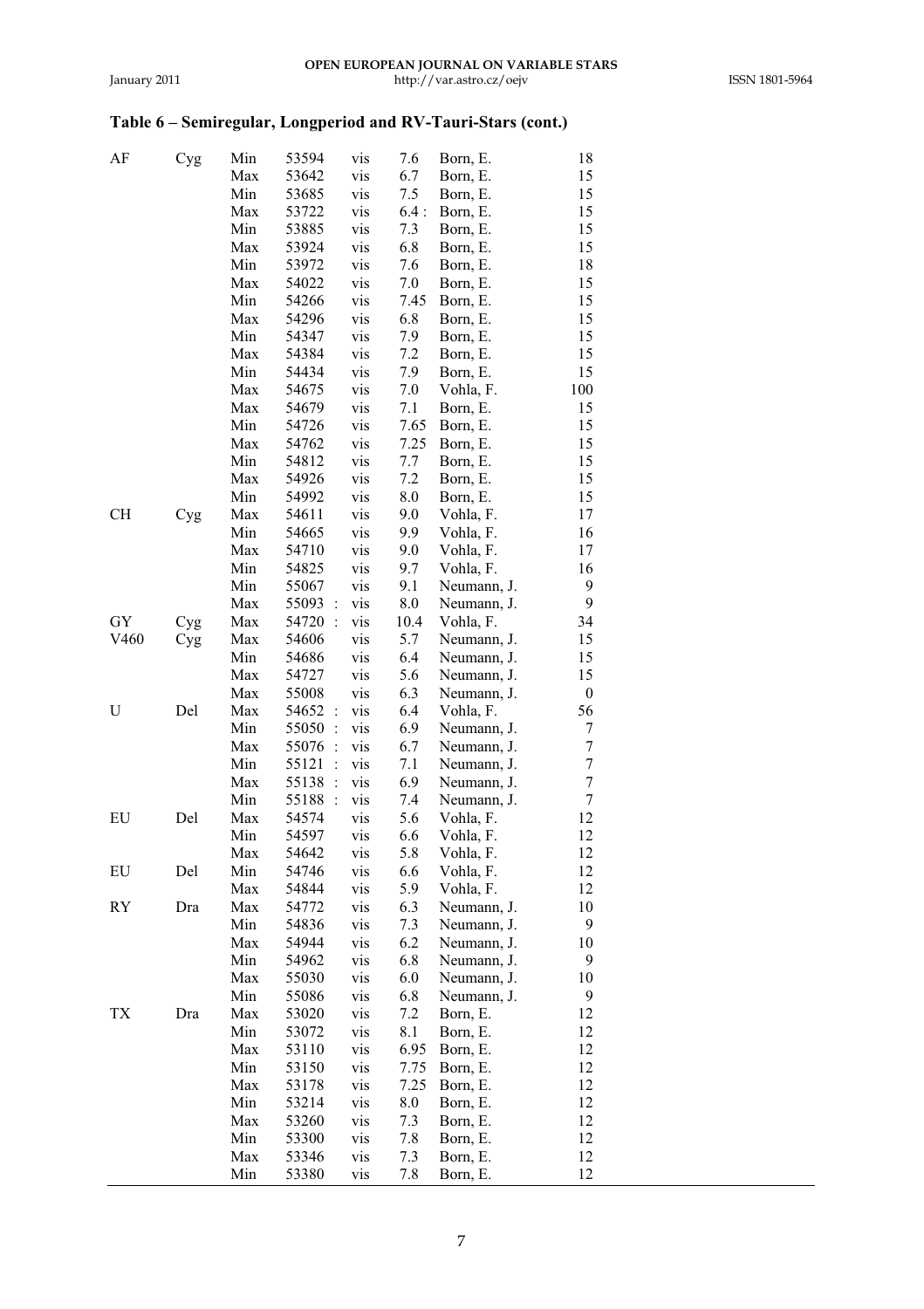| ТX | Dra | Min | 53464 | vis | 8.05 | Born, E.    | 12             |  |
|----|-----|-----|-------|-----|------|-------------|----------------|--|
|    |     | Max | 53500 | vis | 7.4  | Born, E.    | 49             |  |
|    |     | Min | 53606 | vis | 8.2  | Born, E.    | 12             |  |
|    |     | Max | 53863 | vis | 7.1  | Born, E.    | 49             |  |
|    |     | Min | 54217 | vis | 7.95 | Born, E.    | 27             |  |
|    |     | Max | 54248 | vis | 7.5  | Born, E.    | 27             |  |
|    |     | Max | 54391 | vis | 7.6  | Born, E.    | 27             |  |
|    |     | Min |       |     |      |             | 27             |  |
|    |     |     | 54432 | vis | 8.0  | Born, E.    |                |  |
|    |     | Max | 54610 | vis | 7.05 | Born, E.    | 10             |  |
|    |     | Min | 54655 | vis | 7.7  | Born, E.    | 10             |  |
|    |     | Max | 54685 | vis | 7.3  | Born, E.    | 10             |  |
|    |     | Min | 54728 | vis | 7.8  | Born, E.    | 10             |  |
|    |     | Max | 54760 | vis | 7.0  | Born, E.    | 10             |  |
|    |     | Max | 54763 | vis | 6.9  | Vohla, F.   | 13             |  |
|    |     | Min | 54805 | vis | 7.95 | Born, E.    | 10             |  |
|    |     | Max | 54838 | vis | 7.0  | Born, E.    | 10             |  |
|    |     | Max | 54839 | vis | 6.8  | Vohla, F.   | 12             |  |
|    |     | Min | 54875 | vis | 7.95 | Born, E.    | 10             |  |
|    |     | Max | 54911 | vis | 7.1  | Born, E.    | 10             |  |
|    |     | Min | 54946 | vis | 8.0  | Born, E.    | 10             |  |
| UX | Dra | Min | 54725 | vis | 6.7  | Neumann, J. | 20             |  |
|    |     | Max | 54973 | vis | 6.0  | Neumann, J. | 20             |  |
|    |     | Min | 55087 | vis | 7.0  | Neumann, J. | 20             |  |
| SS | Gem | Max | 54776 | vis | 8.7  | Vohla, F.   | 11             |  |
|    |     | Min | 54820 |     |      | Vohla, F.   | 11             |  |
|    |     |     |       | vis | 9.5  |             |                |  |
|    |     | Max | 54863 | vis | 8.8  | Vohla, F.   | 11             |  |
|    |     | Min | 54910 | vis | 9.5  | Vohla, F.   | 11             |  |
| Х  | Her | Max | 54522 | vis | 6.4  | Vohla, F.   | 22             |  |
|    |     | Min | 54636 | vis | 7.2  | Vohla, F.   | 22             |  |
|    |     | Max | 54714 | vis | 6.4  | Vohla, F.   | 22             |  |
|    |     | Min | 54786 | vis | 7.2  | Vohla, F.   | 22             |  |
|    |     | Max | 54855 | vis | 6.4  | Vohla, F.   | 22             |  |
| АC | Her | Max | 53506 | vis | 7.7  | Born, E.    | 14             |  |
|    |     | Min | 53528 | vis | 8.7  | Born, E.    | 13             |  |
|    |     | Max | 53547 | vis | 7.6  | Born, E.    | 14             |  |
|    |     | Max | 53622 | vis | 7.45 | Born, E.    | 14             |  |
|    |     | Min | 53681 | vis | 8.6  | Born, E.    | 13             |  |
|    |     | Max | 53694 | vis | 7.7  | Born, E.    | 14             |  |
|    |     | Min | 53904 | vis | 8.65 | Born, E.    | 20             |  |
|    |     | Max | 53919 | vis | 7.5  | Born, E.    | 19             |  |
|    |     | Min | 53938 | vis | 8.1  | Born, E.    | 20             |  |
|    |     | Min | 54020 | vis | 8.15 | Born, E.    | 19             |  |
|    |     | Min | 54283 | vis | 8.6  | Born, E.    | 15             |  |
|    |     | Max | 54297 | vis | 7.45 | Born, E.    | 14             |  |
|    |     | Min | 54319 | vis | 8.2  | Born, E.    | 15             |  |
|    |     | Max | 54332 |     |      |             | 14             |  |
|    |     |     |       | vis | 7.55 | Born, E.    |                |  |
|    |     | Max | 54371 | vis | 7.55 | Born, E.    | 14             |  |
|    |     | Min | 54582 | vis | 8.5  | Vohla, F.   | 7              |  |
|    |     | Max | 54597 | vis | 7.2  | Vohla, F.   | 8              |  |
|    |     | Min | 54620 | vis | 8.4  | Vohla, F.   | 7              |  |
|    |     | Min | 54654 | vis | 8.5  | Vohla, F.   | $\overline{7}$ |  |
|    |     | Min | 54658 | vis | 8.6  | Born, E.    | 12             |  |
|    |     | Max | 54671 | vis | 7.2  | Vohla, F.   | 8              |  |
|    |     | Max | 54677 | vis | 7.65 | Born, E.    | 12             |  |
|    |     | Min | 54680 | vis | 8.4  | Vohla, F.   | 7              |  |
|    |     | Min | 54695 | vis | 8.05 | Born, E.    | 12             |  |
|    |     | Min | 54736 | vis | 8.6  | Born, E.    | 12             |  |
|    |     | Min | 54737 | vis | 8.5  | Vohla, F.   | 25             |  |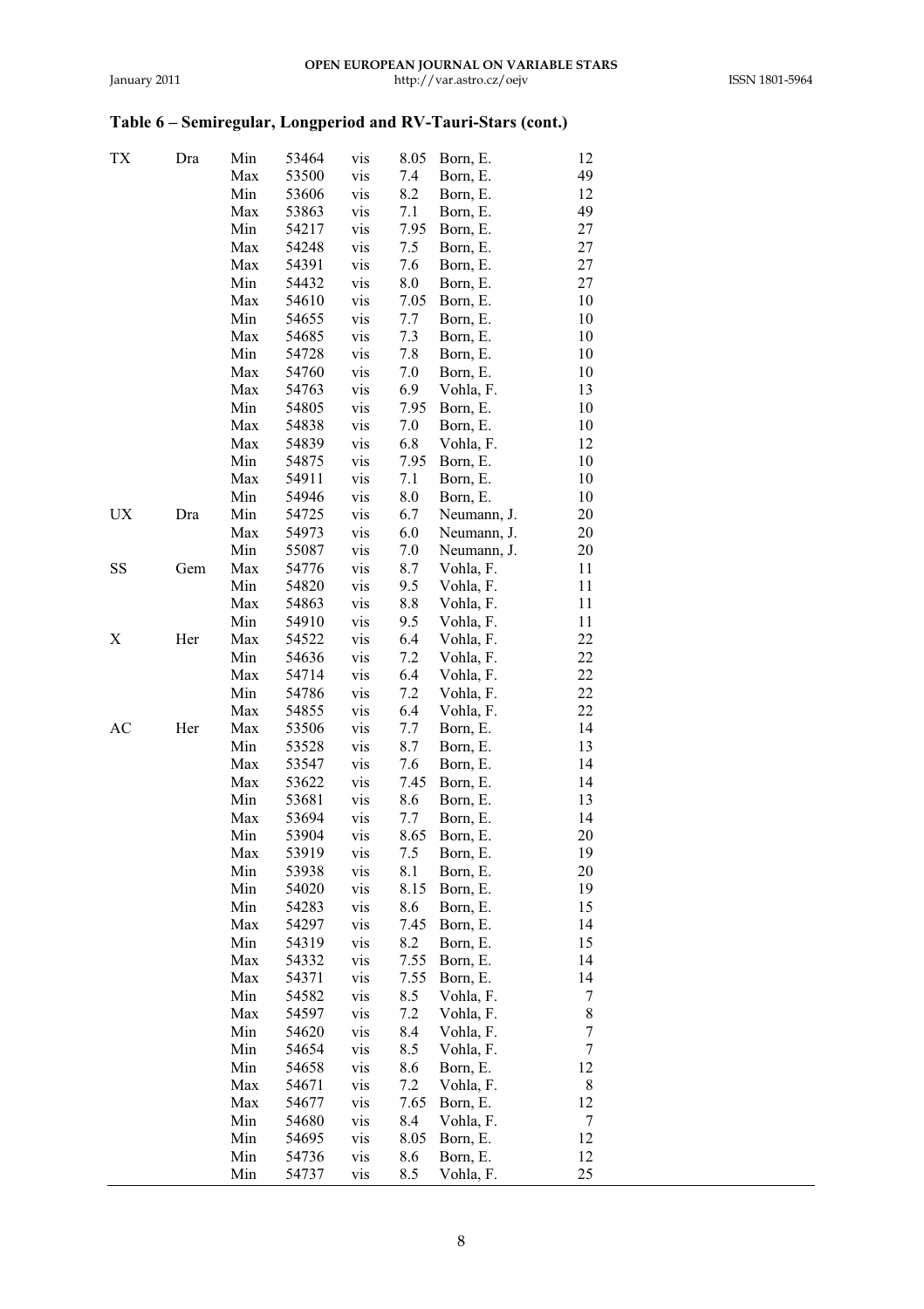| AC    | Her | Max | 54752   | vis | 7.5  | Born, E.       | 12 |
|-------|-----|-----|---------|-----|------|----------------|----|
| alpha | Her | Max | 54682   | vis | 3.3  | Neumann, J.    | 20 |
|       |     | Min | 54975   | vis | 3.6  | Neumann, J.    | 21 |
| g     | Her | Max | 54612   | vis | 5.1  | Vohla, F.      | 45 |
|       |     | Min | 54768   | vis | 5.7  | Vohla, F.      | 46 |
| R     | Lep | Max | 54811 : | vis | 6.1  | Neumann, J.    | 15 |
| U     | Mon | Min | 53765   | vis | 7.3  | Born, E.       | 12 |
|       |     | Max | 53786   | vis | 5.8  | Born, E.       | 12 |
|       |     | Min | 53809   | vis | 6.3  | Born, E.       | 12 |
|       |     | Min | 54084   | vis | 6.9  | Born, E.       | 11 |
|       |     | Max | 54102   | vis | 5.85 | Born, E.       | 11 |
|       |     | Min | 54175   | vis | 6.8  | Born, E.       | 11 |
|       |     | Max | 54195   | vis | 5.9  | Born, E.       | 11 |
|       |     | Min | 54221   | vis | 6.8  | Born, E.       | 11 |
|       |     | Min | 54777   | vis | 6.9  | Vohla, F.      | 11 |
|       |     | Min | 54820   | vis | 6.4  | Vohla, F.      | 11 |
|       |     | Max | 54838   | vis | 5.6  | Vohla, F.      | 11 |
|       |     | Min | 54867   | vis | 7.1  | Vohla, F.      | 11 |
| X     | Mon | Max | 55231   | vis | 7.3  | Neumann, J.    | 10 |
| beta  | Peg | Max | 55093   | vis | 2.3  | Neumann, J.    | 12 |
|       |     | Min | 55165   | vis | 2.8  | Neumann, J.    | 12 |
| Ζ     | Psc | Max | 55098   | vis | 6.6  | Neumann, J.    | 10 |
| X     | Sge | Max | 55063   | vis | 8.4  | Neumann, J.    | 22 |
| R     | Sct | Max | 53564   | vis | 5.1  | Born, E.       | 22 |
|       |     | Min | 53656   | vis | 7.5  | Born, E.       | 23 |
|       |     | Max | 53694   | vis | 5.0  | Born, E.       | 22 |
|       |     | Min | 53933   | vis | 7.3  | Born, E.       | 34 |
|       |     | Max | 53990   | vis | 5.0  | Born, E.       | 34 |
|       |     | Min | 54306   | vis | 6.3  | Born, E.       | 22 |
|       |     | Max | 54348   | vis | 5.1  | Born, E.       | 22 |
|       |     | Min | 54375   | vis | 5.65 | Born, E.       | 22 |
| R     | Sct | Min | 54604   | vis | 7.4  | Vohla, F.      | 28 |
|       |     | Max | 54641   | vis | 4.9  | Born, E.       | 13 |
|       |     | Min | 54667   | vis | 5.7  | Born, E.       | 14 |
|       |     | Max | 54695   | vis | 5.15 | Born, E.       | 13 |
|       |     | Min | 54740   | vis | 6.4  | Vohla, F.      | 32 |
|       |     | Min | 54743   | vis | 6.35 | Born, E.       | 13 |
|       |     | Min | 54888   | vis | 7.3  | Vohla, F.      | 8  |
|       |     | Max | 54957   | vis | 4.75 | Sterzinger, P. | 22 |
|       |     | Min | 55015   | vis | 6.85 | Sterzinger, P. | 22 |
|       |     | Min | 55016   | vis | 6.5  | Neumann, J.    | 9  |
|       |     | Min | 55016 : | vis | 6.8  | Winkler, R.    | 50 |
|       |     | Max | 55088   | vis | 5.1  | Neumann, J.    | 9  |
| Z     | UMa | Min | 53146   | vis | 8.6  | Born, E.       | 12 |
|       |     | Max | 53225   | vis | 7.3  | Born, E.       | 12 |
|       |     | Min | 53254   | vis | 7.8  | Born, E.       | 12 |
|       |     | Max | 53276   | vis | 6.8  | Born, E.       | 12 |
|       |     | Min | 53326   | vis | 8.45 | Born, E.       | 12 |
|       |     | Max | 53360   | vis | 7.8  | Born, E.       | 12 |
|       |     | Max | 53462   | vis | 6.9  | Born, E.       | 12 |
|       |     | Min | 53511   | vis | 8.7  | Born, E.       | 12 |
|       |     | Min | 53576   | vis | 8.5  | Born, E.       | 12 |
|       |     | Max | 53654   | vis | 6.8  | Born, E.       | 25 |
|       |     | Min | 53725   | vis | 8.65 | Born, E.       | 24 |
|       |     | Max | 53858   | vis | 7.5  | Born, E.       | 25 |
|       |     | Min | 53910   | vis | 8.75 | Born, E.       | 24 |
|       |     | Min | 54094   | vis | 8.6  | Born, E.       | 31 |
|       |     | Max | 54212   | vis | 7.1  | Born, E.       | 31 |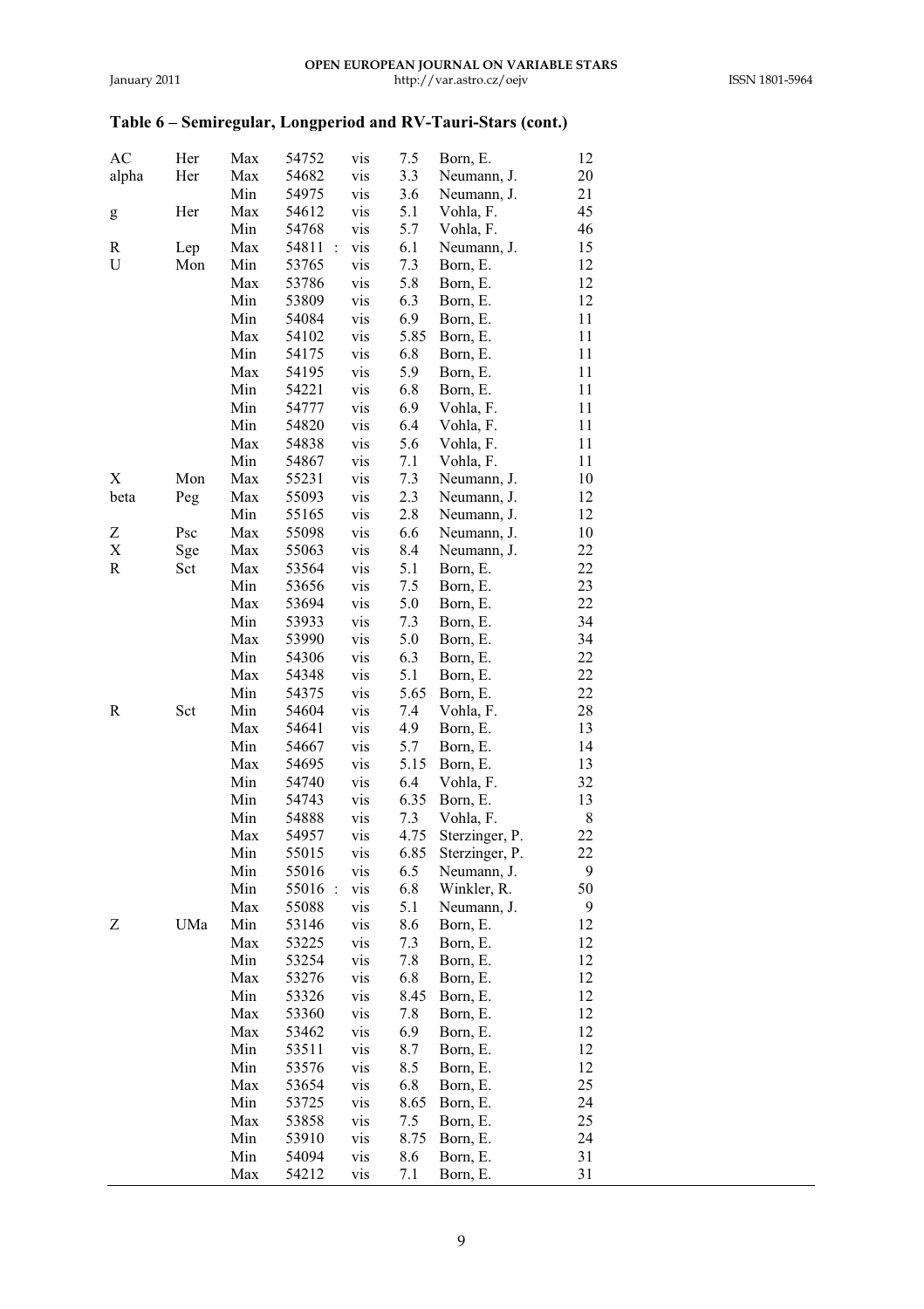| Ζ         | UMa | Min | 54285   | vis | 8.3  | Born, E.    | 31 |
|-----------|-----|-----|---------|-----|------|-------------|----|
|           |     | Max | 54579   | vis | 7.3  | Vohla, F.   | 15 |
|           |     | Max | 54640   | vis | 7.0  | Born, E.    | 21 |
|           |     | Min | 54643   | vis | 9.0  | Vohla, F.   | 16 |
|           |     | Max | 54750   | vis | 7.2  | Vohla, F.   | 15 |
|           |     | Min | 54770   | vis | 8.9  | Born, E.    | 21 |
|           |     | Min | 54832   | vis | 8.9  | Born, E.    | 21 |
|           |     | Min | 54837   | vis | 8.9  | Vohla, F.   | 16 |
|           |     | Max | 54895   | vis | 7.5  | Vohla, F.   | 15 |
|           |     | Max | 54974   | vis | 7.1  | Born, E.    | 21 |
| RY        | UMa | Min | 54755   | vis | 7.9  | Vohla, F.   | 82 |
|           |     | Max | 54889   | vis | 7.0  | Neumann, J. | 17 |
|           |     | Min | 55018   | vis | 8.2  | Neumann, J. | 17 |
| RZ        | UMa | Max | 54543   | vis | 9.5  | Vohla, F.   | 21 |
|           |     | Min | 54737   | vis | 10.7 | Vohla, F.   | 21 |
| <b>ST</b> | UMa | Max | 54869 : | vis | 5.8: | Neumann, J. | 18 |
|           |     | Min | 54975   | vis | 6.1  | Neumann, J. | 18 |
| V         | UMi | Max | 53564   | vis | 7.4  | Born, E.    | 15 |
|           |     | Min | 53600   | vis | 8.2  | Born, E.    | 15 |
|           |     | Min | 53672   | vis | 8.2  | Born, E.    | 13 |
|           |     | Max | 53706   | vis | 7.5  | Born, E.    | 15 |
|           |     | Min | 53904   | vis | 8.2  | Born, E.    | 15 |
|           |     | Max | 53933   | vis | 7.25 | Born, E.    | 15 |
|           |     | Min | 53972   | vis | 8.2  | Born, E.    | 15 |
|           |     | Max | 54004   | vis | 7.4  | Born, E.    | 10 |
|           |     | Min | 54033   | vis | 8.25 | Born, E.    | 10 |
| V         | UMi | Max | 54073   | vis | 7.0  | Born, E.    | 10 |
|           |     | Min | 54114   | vis | 8.25 | Born, E.    | 10 |
|           |     | Max | 54146   | vis | 7.2  | Born, E.    | 10 |
|           |     | Min | 54175   | vis | 8.2  | Born, E.    | 10 |
|           |     | Max | 54216   | vis | 7.2  | Born, E.    | 10 |
|           |     | Min | 54260   | vis | 8.5  | Born, E.    | 10 |
|           |     | Max | 54296   | vis | 7.6  | Born, E.    | 10 |
|           |     | Min | 54330   | vis | 8.4  | Born, E.    | 10 |
|           |     | Max | 54359   | vis | 7.7  | Born, E.    | 10 |
| V         | Vul | Min | 54631   | vis | 8.7  | Vohla, F.   | 19 |
|           |     | Min | 54706   | vis | 8.8  | Vohla, F.   | 19 |
| V336      | Vul | Min | 55117   | vis | 8.9: | Neumann, J. | 21 |

## **Table 7 – Cataclysmic Variables**

| Z         | Cam | Max | 54735 : vis |     | 11.0 | Vohla, F. | 6  |
|-----------|-----|-----|-------------|-----|------|-----------|----|
|           |     | Max | 54851 :     | vis | 10.3 | Vohla, F. | 6  |
| <b>SS</b> | Cyg | Max | 54562       | vis | 8.5  | Vohla, F. | 10 |
|           |     | Max | 54616       | vis | 9.1  | Vohla, F. | 10 |
|           |     | Max | 54707       | vis | 8.1  | Vohla, F. | 10 |
|           |     | Max | 54738       | vis | 10.1 | Vohla, F. | 10 |
|           |     | Max | 54771       | vis | 8.8  | Vohla, F. | 10 |
|           |     | Max | 54803       | vis | 9.2  | Vohla, F. | 10 |
|           |     | Max | 54858       | vis | 8.4  | Vohla. F. | 10 |

### **Table 8 – Correction to OEJV 0120**

| R<br>Leo Max 54811 vis 6.1 Neumann, J. | must be deleted |
|----------------------------------------|-----------------|
|----------------------------------------|-----------------|